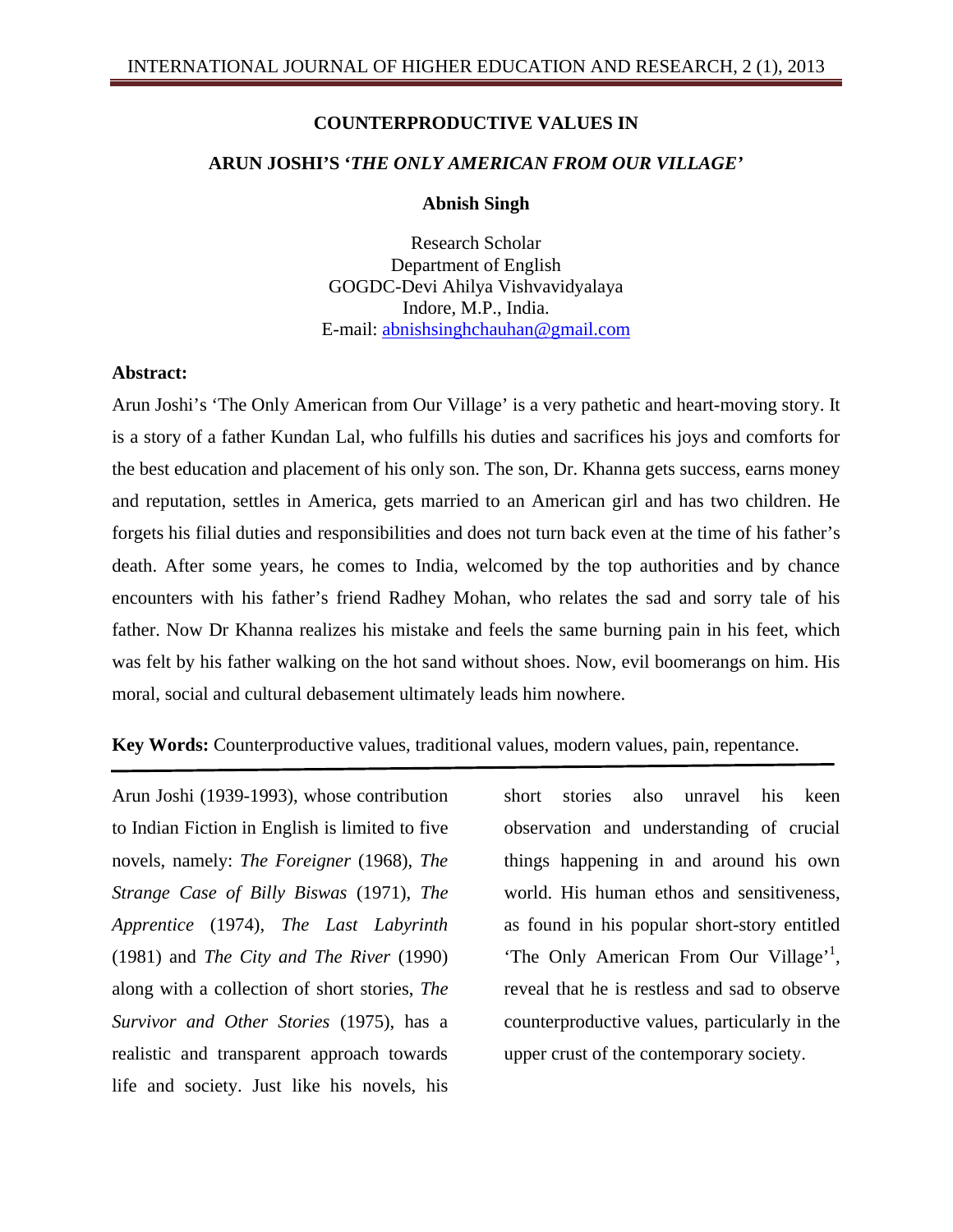Here, the term 'counterproductive' is an adjective which denotes 'having the opposite of the desired effect', whereas 'values' means 'standards of behaviour or one's judgement of what is important in life.'

The story is presented from the omniscient point of view. Dr. Khanna, the most outstanding immigrant physicist at the University of Wisconsin, comes to his native land— India that he has left fifteen years earlier, on a four-week trip along with his family. He is a very intelligent and fine physicist, whose devotion to money and career takes him to America. He leaves his father on his own in India, settles himself in America and weds with an American girl Joanne against the wish of his father. He passes a happy and successful life with his wife who begets two sons, and forgets his father and motherland with the passage of time.

Dr. Khanna's tour is a success by all accounts. He is welcomed by an official of the Council of Scientific Research. He delivers some lectures at various seminars and conferences, meets the President and the Prime Minister of India and is offered great respect. His wife and children are "worshipped" (55) by his relatives for whom they have brought "Gillette razors, pop records and a mass of one-dollar neckties" (55), some cheap and useless things for Indians of mid 1980s due to their cultural differences. Dr. Khanna has a deep impact of the West upon him and, therefore, he forgets his filial duties and pious bonds of relationships. At the fag end of his successful visit after his "final talk, at a college in his former hometown" (55), he meets an old man, Mr. Radhey Mohan, who sells court papers in front of the District Courts and who out of the fraternity and old relations comes shuffling along and insists on "shaking Dr. Khanna's hands" (56).

Mr. Radhey Mohan introduces himself to Dr. Khanna as "the *ashtamp farosh* of the town" (56). Dr Khanna, due to the lack of human values, looks "puzzled" (56) at the meeting. Mr. Radhey Mohan is a simple villager, but has sharp eyes on the matters of life and society. He is a childhood friend of Dr. Khanna's father, Kundan Lal. He tells Dr. Khanna: "Your father and I were very close to each other, like brothers, and I was not then the *ashtamp farosh* because I had property … and I lived in style" (56). His way of talking, "slant of the lips", "glint in the eye" and his father's "accent" (56) makes Dr. Khanna "uncomfortable" (56). Dr. Khanna tries to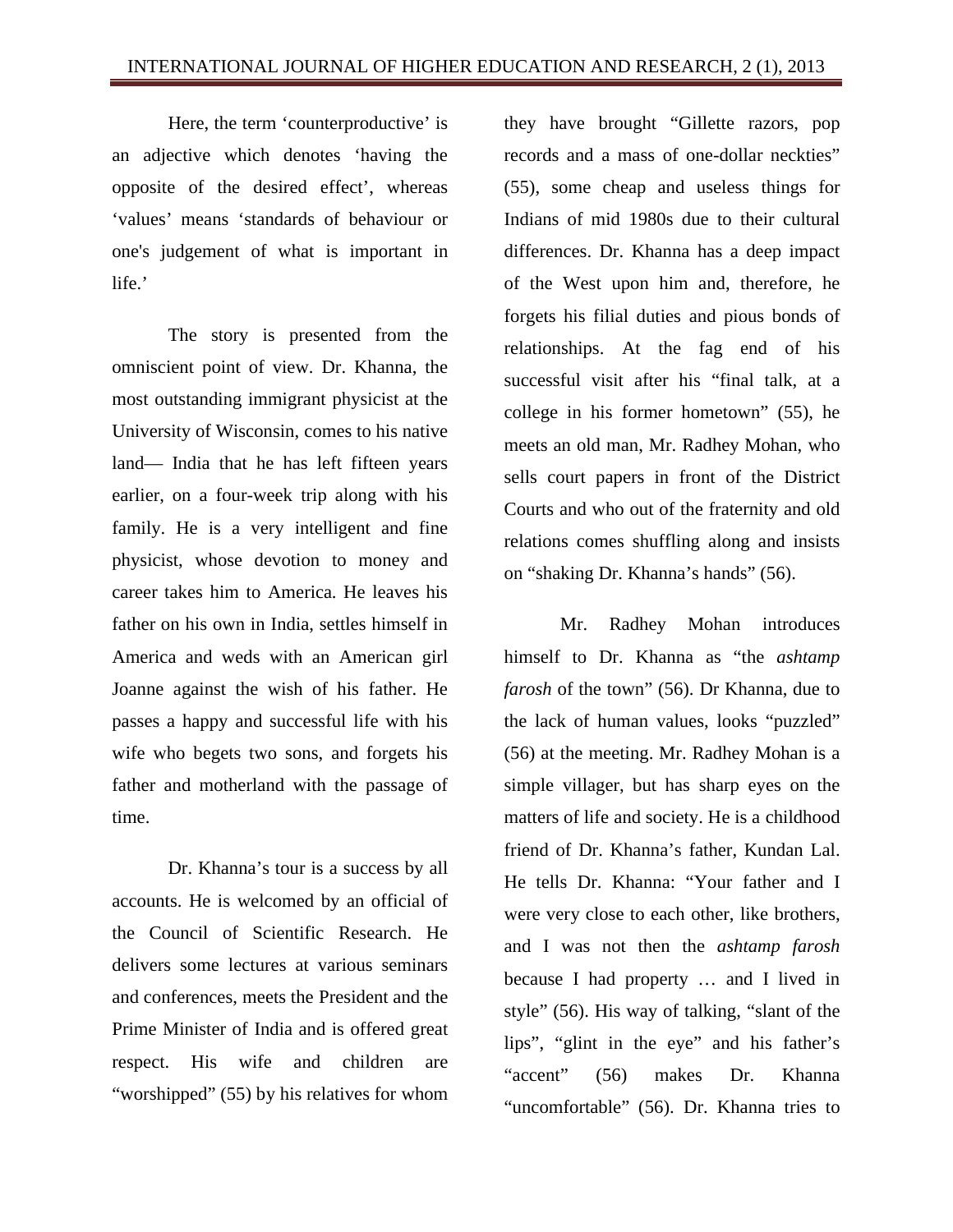avoid him and the blind follower, the principal assists him. But Mr. Radhey Mohan does not let him go.

Mr. Radhey Mohan further tells about his friendship with his father. He tells him that his father and he himself had gone to the same school. They sat at the same desk on which the old *ashtamp farosh,* when he was a schoolboy, had carved the two names on the two sides of it: "Before he died we went and looked for the desk and, believe me, it was still there. So were the names" (56). He could not pass matriculation while Dr Khanna's father, a brilliant and studious student, stood third in the state, had his name on the Honours Board and won scholarship for his further education. Being poor, Dr. Khanna's father had to get education by winning scholarships. But, he made a mark as a brilliant student not only in the school, but also in the college and "if he had made a mark he did not let it get to his head" and he was "always the same" (57) with the old man. It reveals his human values. He was also a man of high morals as he was unaware about "the dancing girls of Lahore" and "such things" (57) in spite of getting education in the same city. He loved his mother very much: "When his mother died, he cried a lot" (57). Soon after his

graduation, he took a job. With the passage of time, he retired. He looked old, older than his years, but he was happy and very proud of his only son, who had settled in America:

He used to say you would be a big government man when you came back. He would say you were coming back in one year, in two years, any time. Then you got married and he was quite for many months. But he started talking again. He said you were the only American from our village. I asked him once what was so great about being the only American from our village. He said it was an honour (57).

The father was very proud of his son, as his son had made some achievements in the materialistic world, but he had lost moral and cultural values by shattering his father's hopes. He lived in his native place and hoped to see his son on his homecoming, but the selfish, materialistic and unresponsive son did return neither during his father's lifetime nor at the hour of his pathetic death. So, if the pungent remarks of Mr. Radhey Mohan give a shattering blow to Dr. Khanna, it is based on practical values: "We had a foot in the grave, all of us what did we care for your achievements; what you did and what you did not do? I told him so one day. He was angry with me" (57).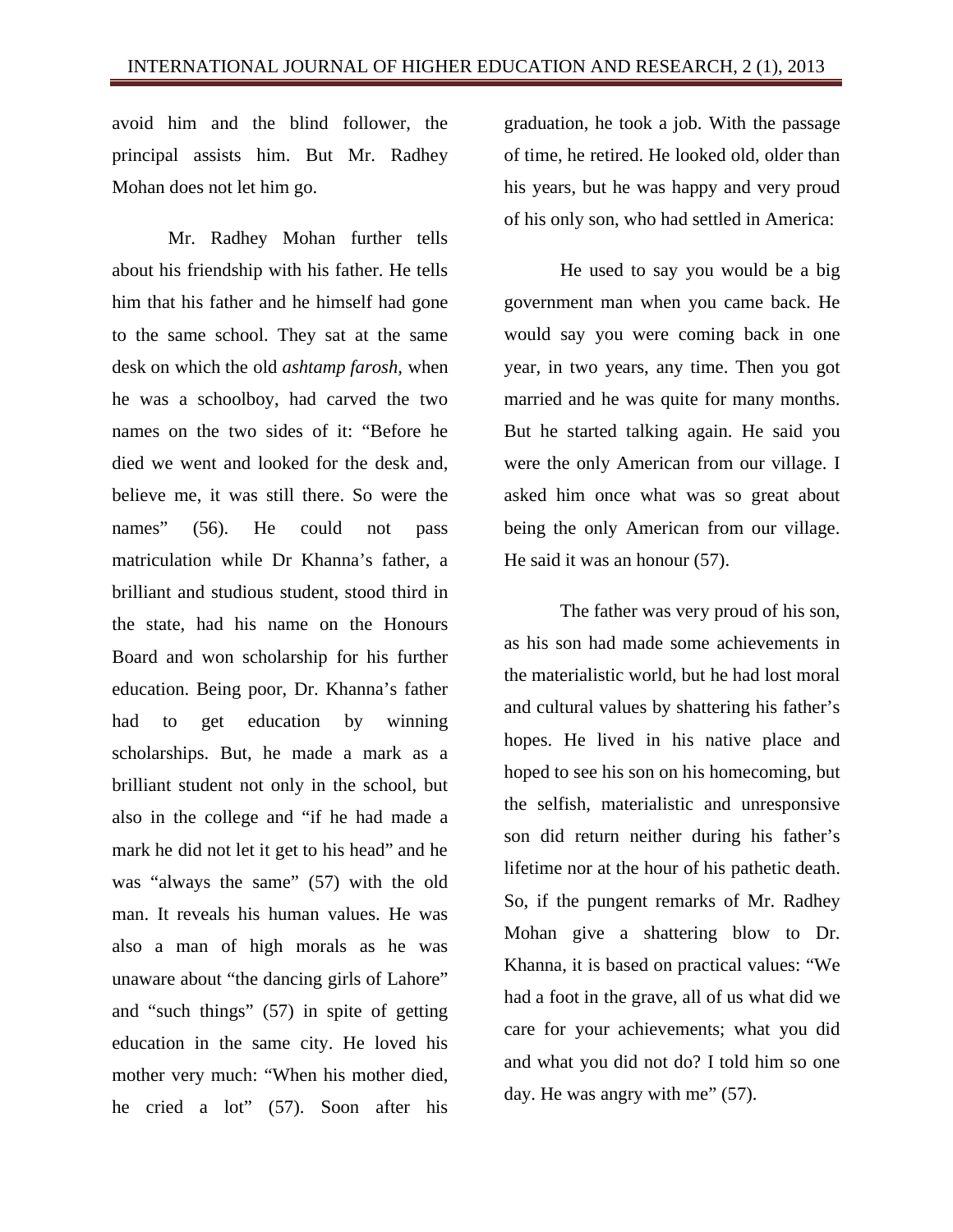Mr. Radhey Mohan's talk is quite embarrassing to Dr. Khanna, more so when he tells him of the expectation his father had of his America-settled son who promised him to send "a return ticket" (58) to visit America. But, his father's expectations were shattered when he did not receive any ticket from his son. His disappointment and shame led him to his illness. His suffering troubles the *ashtamp farosh,* who knows the importance of human values very well: "It hurt me"  $(58)$ .

The old man smokes his *bidi* during his narration and its "smokes nauseated" (58) Dr. Khanna, while the pathetic story of his father does nothing to him. It shows the loss of moral and cultural values of the educated and established sons like, Dr. Khanna. The reply of Dr. Khanna, "I did not have", "I could not" puzzles the old man, but he says nothing. The old man tells Dr. Khanna that his father also had no money. His father's economic condition was always bad. When he was a student he had no money to pay his fees. He had only "two pyjamas and two kurtas and he had no shoes" (59). He had to cross "the *cho*" (59), half a mile of boiling sand in which one can "roast corn" (59) in May. So, he would have to stop at this end of the sand, take a handful of *dhak* leaves, tie them on his naked feet

with a string and then cross the sand. That is how the shoeless father used to cross the hot sand for ten years of his educational life.

Though the old *ashtamp farosh* tells the story without malice and harshness, it creates "unreasonable feeling" (59) in Dr. Khanna, who has forgotten his filial duties and lost moral and cultural values and wants "to get away" (59) from the place. The story moves further. When the father fell ill and the old man sent a telegram to Dr. Khanna who was in America, Dr. Khanna chose to reply only "by a letter" informing about his inability to visit his ill father due to "some conference" (59). His father's hope shattered and he seemed to forget his ingrate, inhuman, materialistic and insensitive son: "He did not mention you again" (59).

Mr. Radhey Mohan further narrates how when Dr. Khanna's father was sick and dying, he and the father revisited the school. And while returning, they crossed the boiling sand of *cho* with *dhak* leaves on his naked feet, as he used to do in his school days due to the lack of money to purchase shoes:

> He stepped into the *cho.* I followed him carrying his shoes hoping he would stop, shouting at